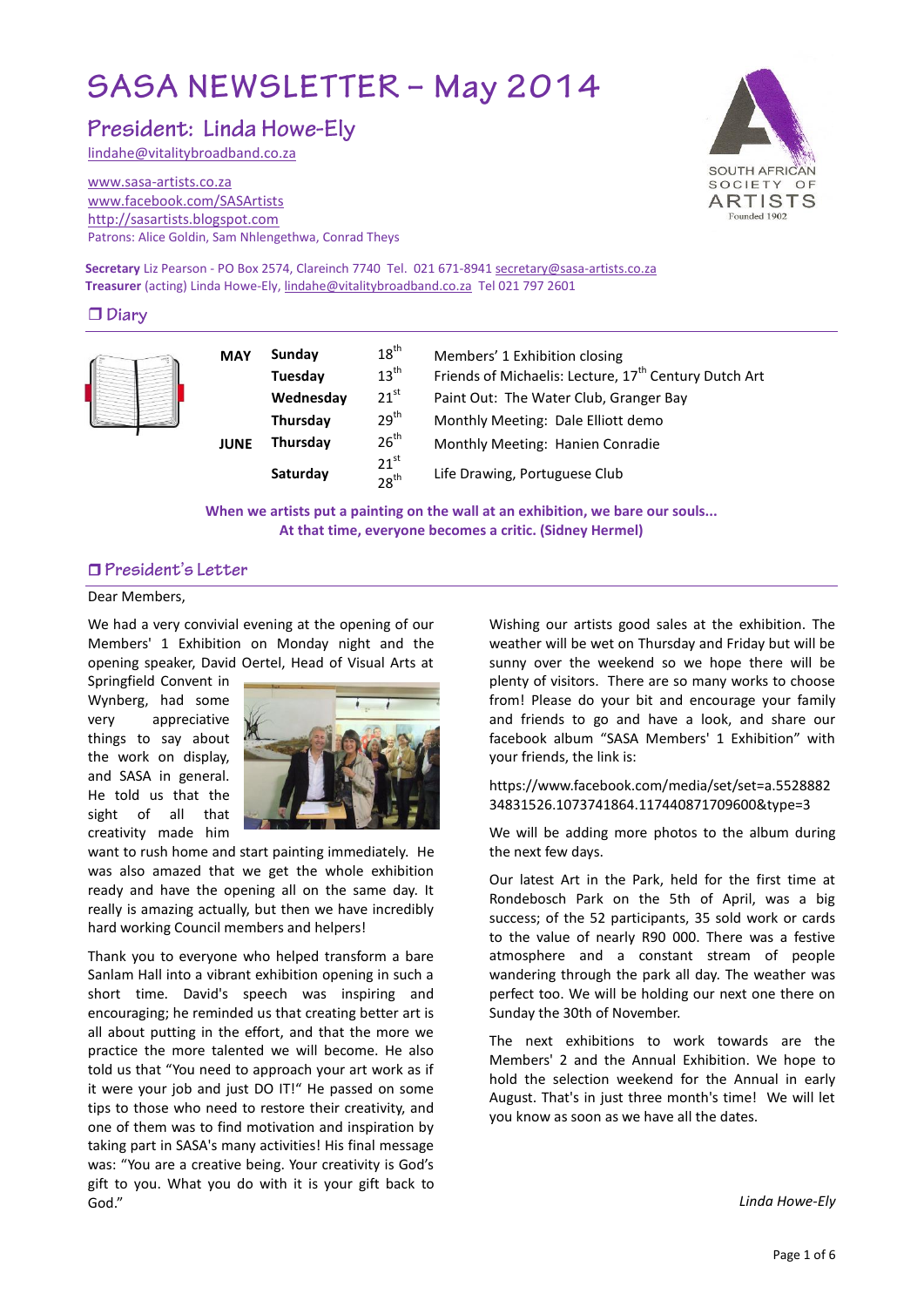# $\Box$  Member News and Happenings

The noticeboard is put up at every monthly meeting and the latest news from the art world put up for your information. You are invited to bring along your own bits of information to post on the board. Members are also welcome to put up notices advertising their art related products or classes. If you want to know more, contact Solly Gutman on 021 434 8355 or send an email to [brights@telkomsa.net](mailto:brights@telkomsa.net) or if you have any news you would like to share, email [secretary@sasa-artists.co.za.](mailto:secretary@sasa-artists.co.za)

This month, we welcome the following new members to the society:

- $\mathbf{\hat{x}}$  Sharon Crowther
- $\mathbf{\hat{x}}$  Sarah Mackie



Congratulations to **Margot Hattingh** who is prominently featured in the May/June issue of Habitat magazine. Habitat is a very prestigious publication catering to architects, interior decorators and upmarket home owners.

#### **Peter E. Clarke 1929 - 2014**

The Art world lost a great artist and human being in April with the passing of Peter Clarke. Peter's talents included poetry, writing, art, collage painting and printmaking. He was a contemporary of well known artists including Erik Laubscher, Cecil Skotnes, Marjorie Wallace and SASA patron, Alice Goldin. Peter gave of his time to others and was a patron of the Frank Joubert Children's Art Centre. SASA members were fortunate to meet Peter when he attended our 2012 Annual Exhibition when his friend, fellow artist and SASA Patron, Sam Nhlengethwa opened the 106<sup>th</sup> exhibition for us. Rest in Peace, Peter.

#### □ SASA Programme - What's on

#### **Monthly Meetings**

SASA Monthly Meetings are held at the Athenaeum, Boundary Terraces, off Campground Road, Newlands, on the last Thursday of every month at 19h00. Entry is R10 for members and R20 for guests, including refreshments. The library will be open from 17h45 to 18h45 – your membership card is your access to the library.

The monthly meeting **on Thursday 24th April** with **Barbara Moore** was a wake-up call to sketch more often.Barbara gave a talk with slides, illustrating how much can be achieved carrying that sketchbook wherever you go. She had her audience sketch whilst

she was talking. Christine Cherry Jones and Gayle Gerber and were each given an 'award' for the most innovative sketches of the evening. Thank you Barbara.

**Thursday 29th May: Oil Demonstration with Dale Elliott.** We are privileged that well known artist, teacher and

raconteur, Dale Elliott, has agreed to give us a demonstration of an oil/acrylic landscape at the end of this month. Dale practiced as an attorney for a decade before turning his art interest into his new profession in 1984. From there, the Elliotts (Dale, Janny, Mel and Carine) have gone on to establish a vibrant art community and workshop facility in Villiersdorp. Both Dale and Mel are well known to a number of SASA artists and as members of SASA, they both take part in our exhibitions.



Dale's demonstrations are always a pleasure to watch and the information gained is invaluable.

**Thursday 26th June:** Hanien Conradie will be sharing the experience of her masters project on Indigenous Flowers in Contemporary South African Painting. Hanien is currently doing her Masters at Michaelis.

#### $\Box$  Exhibitions

**Members' 1:**  $5^{\text{th}}$  **– 18<sup>th</sup> May:** Although not a huge crowd, those who did attend the first Members' Exhibition of 2014 were given a taste of the exceptional work that is on display.

Well done to all those who put in work. Already we have had a good start with sales – hopefully to continue throughout the exhibition.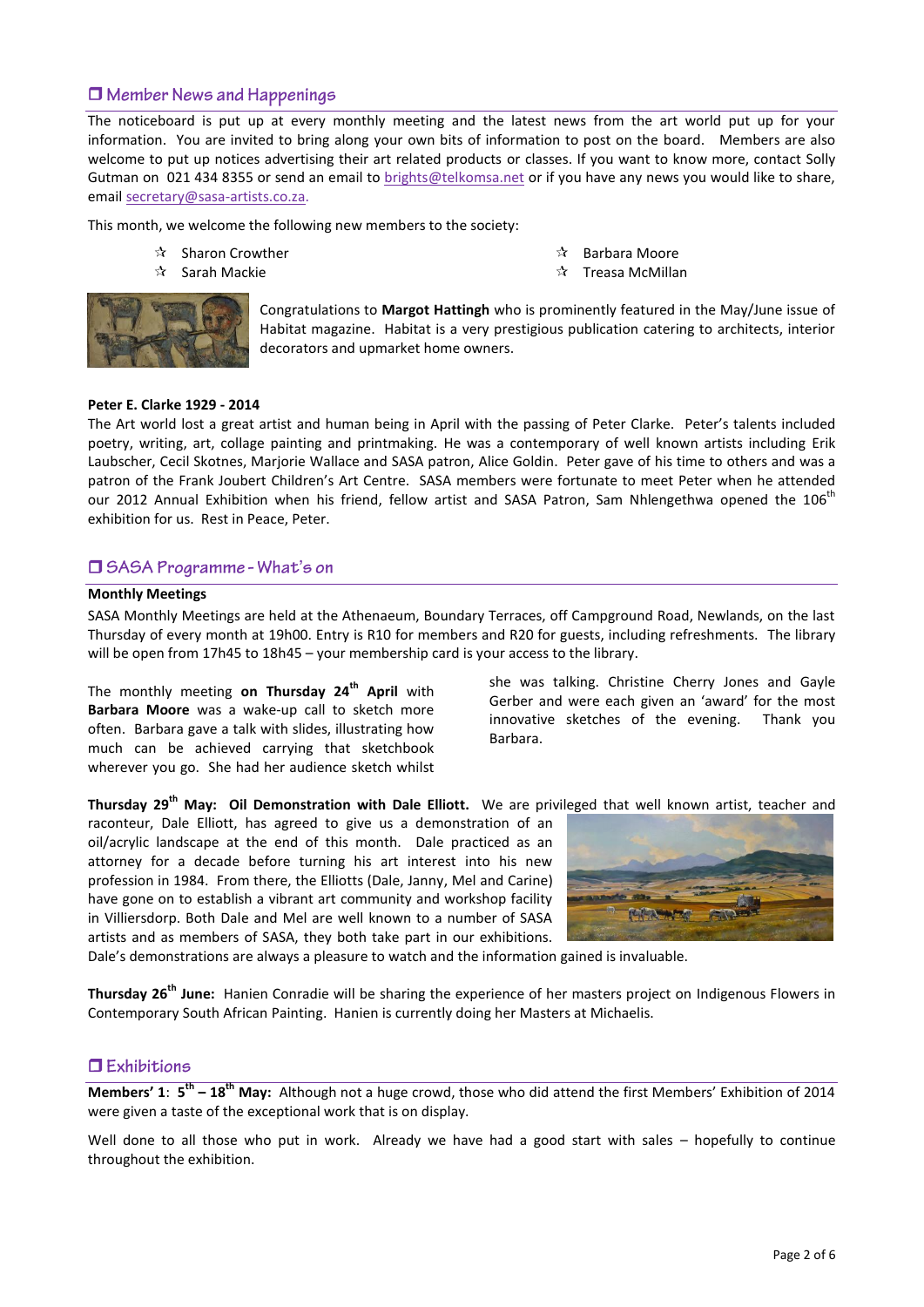#### **Other Exhibitions:**

Etching exhibition at the Irma Stern Museum. On Saturday, 10<sup>th</sup> May, Christine Scheid and Margie Taswell-Yates will be one of four etching artists on show at the Irma Stern Museum. Called "Visions of Nature" it will be an exhibition of experimental etchings and will be opened by Margot Hattingh. There will be a walkabout on the 24<sup>th</sup> May at 11h00.



Margie Johnson is exhibiting at The Winchester Mansions Hotel, 221 Beach Road, Seapoint from Wednesday  $7<sup>th</sup>$  May. You can join them for the opening 5 course dinner (the price includes wine) at 7pm or view the works any time during the month of May. Bookings for dinner to be made through the hotel. Phone no 021. 4342351. Please ask for Rabia.

Art Exhibition by **Connie Goudriaan** with Elta Geldenhuys and **Klaus Schilling.** Exhibition runs from 9<sup>th</sup> to 22<sup>nd</sup> May 2014 at the Courtyard at Farriers, 53 Constantia Road, Constantia. Week days: 10am - 4pm Saturdays: 10am - 1pm. Join them at the opening for a drink. Date: Friday, 9<sup>th</sup> May Time: 6pm - 8pm. Contact [ecgoudriaan@gmail.com](mailto:ecgoudriaan@gmail.com) for further information.

# $\Box$  Plein Air Outings



**Wednesday 21st May:** With our intrepid traveller, Yvonne Ankerman, still sailing up the West Coast, Bridget Heneck has pulled out all stops and has arranged for our members to visit and paint from The Water Club in Granger Bay. As this is a private complex, anyone who is interested in attending must *please* contact Bridget by the 19<sup>th</sup> May as she needs to put your name on the list for the security guards. Please contact her on



082 8088306 or email [bridget@heneck.net.](mailto:bridget@heneck.net) The apartment complex is on Beach Road, between the Radisson Hotel and the V and A Waterfront (GPS co-ordinates 33° 54' 3.8592" S

18° 24' 45.828" E). Please no dogs!

Constantiaburg Art Society: On Wednesday 28<sup>th</sup> May, the CAS paint out will be in Kommetjie (on the veranda of a private house or on the beach, whichever takes your fancy) from 09h30/10h00 till 12h30/13h00. The address is 11 Blue Whale Way, Klein Slangkop. On the Main Road (M65) to Kommetjie, turn right into Wireless Road (1.4km after the traffic light at Imhoff's Gift). Wireless road ends at Klein Slangkop and Security will let you in. All en plein air painters welcome. Phone Carol 021 674 1346 or 073 203 2263.

**The Fishhoek Art Society's** outing on Thursday 15<sup>th</sup> May from 09h30, will be at Little Stream near Buitenverwachting wine estate off Spaanschemat Road. Phone Clive Tyler for more info on 021 782 2974.

## $\Box$  Life Drawing



With winter drawing in, we start our annual life drawing sessions at the end of June. They will again be held at the Portuguese Club in Rugby, a hall that has proved perfect for our needs and the number of members it can accommodate. The first session will be on Saturday  $21<sup>st</sup>$  June, and every Saturday thereafter until 19<sup>th</sup> July. Start will be promptly at 09h30 until 12h30, so please try and get there before the start to avoid disruptions.

Cost will be R60 per session which includes tea and coffee, but if you pay upfront for all five, the cost will be R250. Although tables and chairs are supplied, you are welcome to bring your own small table – remember to please bring your own easels and equipment.

Please contact Liz Pearson on 021 671 8941 or email [secretary@sasa-artists.co.za](mailto:secretary@sasa-artists.co.za) to book your place. You can make payment directly to SASA Nedbank Constantia code 198765 account number 1088006981 and use your **name** as a reference ("name/life drawing"). Please send proof of payment to [secretary@sasa-artists.co.za.](mailto:secretary@sasa-artists.co.za)

## $\Box$  Library

Some of you who visited the library last month may have noticed a change in personnel.

Audrey Innes has handed over her tea duties to a very capable Mary McMillan and in turn will now be the resident librarian. Audrey is well equipped



to handle the library and we ask that you have patience until she gets to know you and the systems. For renewals and queries, you can contact her o[n audsinnes@hotmail.com.](mailto:audsinnes@hotmail.com)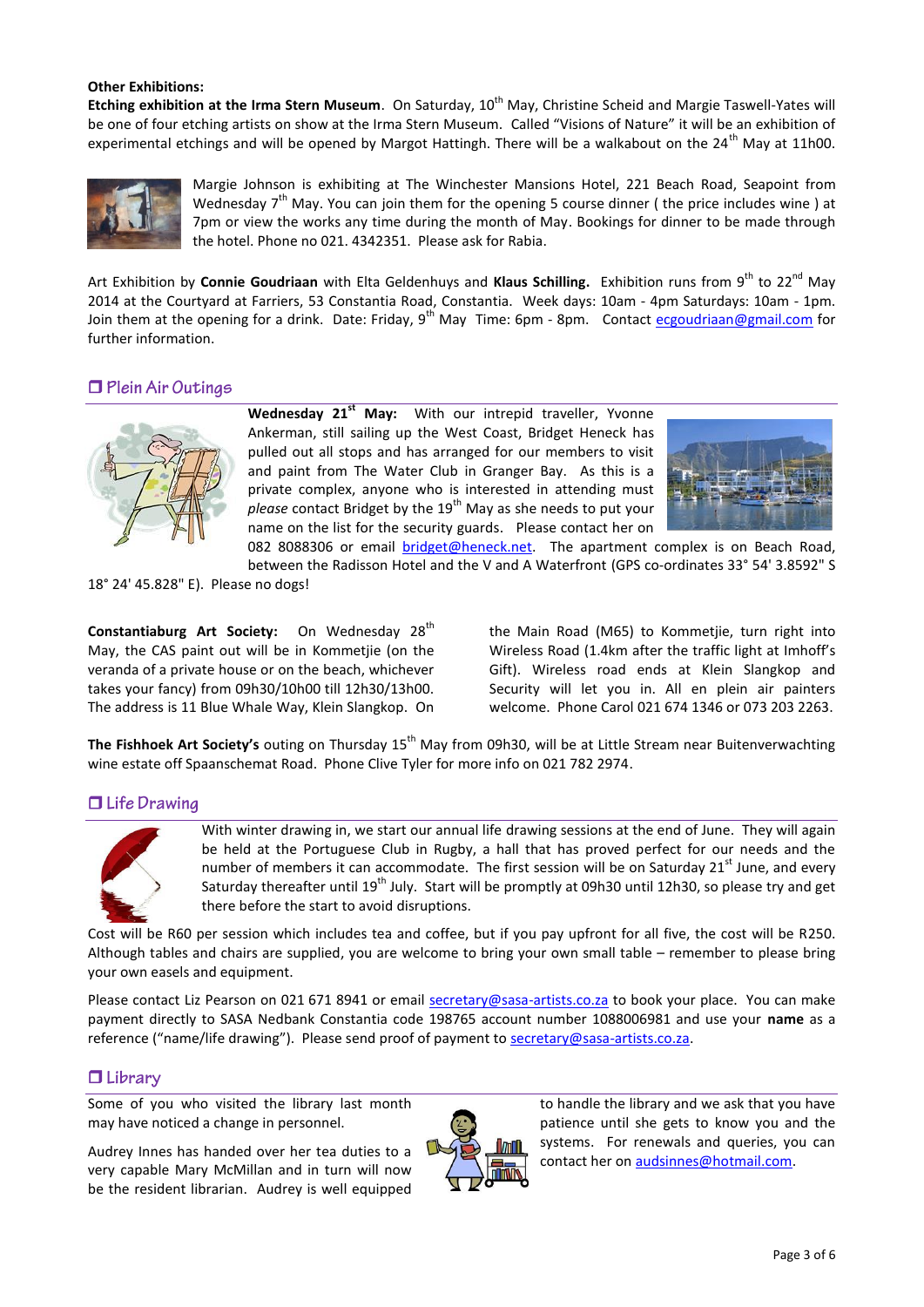# $\Box$  Arty Facts



**Watercolour Brushes**: At last month's meeting, Barbara Moore introduced us to a watercolour brush with a difference. Derwent watercolour brushes are designed

with a water tank on the shaft. Described as an artist's dream, the brush houses water in the barrel of the pen, which is supplied to the fibre brush via a valve, giving a constant flow of water when the brush meets paper. For wet on wet techniques just add slight pressure to the barrel of the pen, and to clean it simply apply pressure to the barrel and the dirty water will work its way out of the brush. This is an ideal brush to take with you when out sketching and is great for travelling. Use your watercolour pencils and blend with this handy device.

**Watercolour Paper**: Still talking watercolour, water colour papers are available in three different surfaces,

Rough, Not and Hot Pressed. *Rough* is the heaviest texture, embossed from the surface of the blanket between which the sheet is dried. *Not* or *Cold Pressed* is a Rough sheet which has been cold pressed to flatten out the texture. *Hot pressed*, is just that and produces a smooth sheet. The three surfaces are relative to each other within each manufacturer's range, ie. Rough from one brand could be smoother than Rough in another. 'Not' is the most popular as it contributes a modest texture to the water colour painting. Rough is used by water colour painters who rely more on granulation and texture to emphasize the surface. Hot Pressed papers are used by illustrators and minaturists where a smooth finish blends with the image more comfortably. 'Not' paper gives the brightest water colour paintings because its increased surface area holds more colour and therefore reflects more light. (from the Winsor and Newton website)

## **J** Workshops, Classes and Information

Your 2014 membership card will allow you to claim your 10% discount from the following art shops:

need to present your new 2014 membership card when claiming your discount, so please ensure that you collect your card at the monthly meeting. All the art shops have instructions to only give the 10% discount to paid up members.

## **Lecture: Public Collections of 17th Century**



**Dutch Art in South Africa:** Dr Jillian Carman, formerly Curator of Historical Collections at the Johannesburg Art Gallery and Honorary Patron of the Friends of the Michaelis Collection, will

talk on the considerable holdings of 17th Century Dutch Art in public collections in South Africa and, especially, the Michaelis Collection at the Iziko Old Town House in Cape Town. She will address the socio-political background of these collections – who created them and why Dutch painting was so sought after. Date: Tuesday 13<sup>th</sup>

**New Arrivals** THE. ITALIAN New range of sketchbooks now ARTSHOF FOR ALL ARTISTS PAINTS available AND MATERIALS New French range of acrylic ö brushes from Raphael 207 Main Road Newlands, Cape Town New Italian cotton canvases now TEL: +27 21 685 1877 FAX: +27 21 685 1877 in stock info@italianartshop.co.za www.italianartshop.co.za New Sennelier oil pastels now in stock . . . . . . . . . . . . . . . . . . Mail order our specialty-R25.00 postage irrespective of size of order.

May 2014; **Venue**: TH Barry Lecture Theatre, Iziko South African Museum; **Time**: 18h00 for 18h30 **Entrance**: R50 for members; R75 for non-members.

**The Western Cape Artists' Society** are having their 'New Signatures" competition at their next meeting on Saturday 17<sup>th</sup> May at 14h00 at the Library Hall, Somerset West. The competition is open to members and visitors. The theme is 'Winter in Africa' and there is no restriction on medium.

Up to three entries per person, signatures must be covered, title on the front, and name of artist on the back. Contact Chris Hall Tel: 021 851 0440 or 073 756 2930. Email: [chris87hall@gmail.com](mailto:chris87hall@gmail.com) for more information.

**Life drawing**: On-going sessions are held every Friday morning 09h30 to 12h30 at Artsource (Corner lower Main and Norwich Roads, Observatory). Some short 5 and 10 minute poses and a longer, 1 hour pose, to finish with. No instruction, it's just to get some drawing done for pleasure/practise. Drawing materials/paper available at Artsource. Easels are available. Cost R70.00 for rental and model. Phone Peter at 082 777 7044 for more information.

**Deckle Edge – all branches. The Italian Artshop. Village Brush and Canvas. The Art Shop in Hermanus**. You will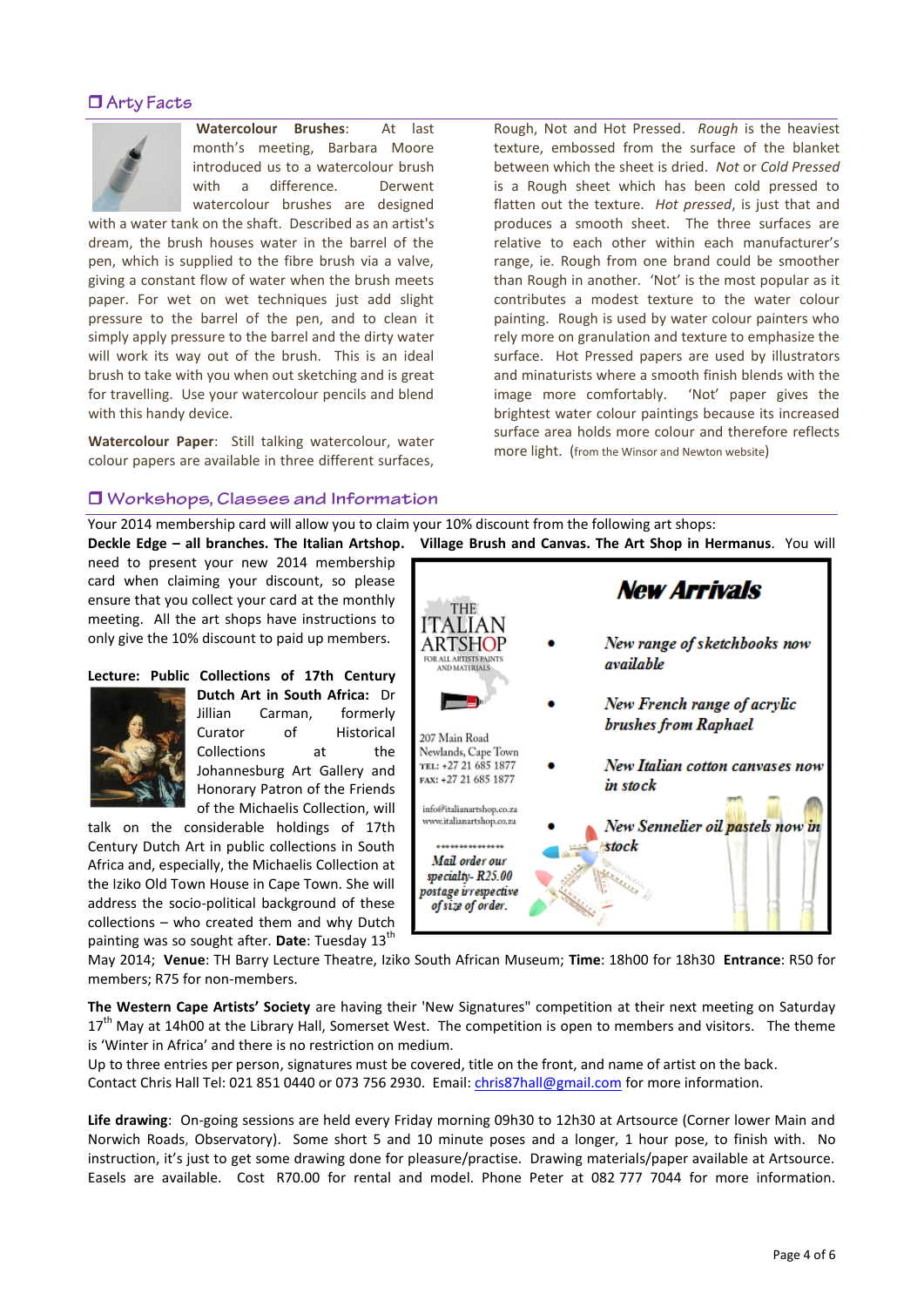On the **27th May** SASA Fellow Wyn Rossouw will be giving a Mono Printing in oil demonstration at the **Constantiaberg Art Society** meeting in Meadowridge. Contact Fran Sexton 021 788 9222 for further information.

**Aesthetica Art Prize 2014**: Call for Entries Deadline 31 August 2014. the Aesthetica Art Prize, an annual celebration of outstanding contemporary art from across the world, is now open for entries. The Aesthetica Art Prize is a fantastic opportunity for artists to showcase their work to a wider audience and influential figures from within the arts sector.

Prizes include: • 12 week group exhibition at York St Mary's hosted by York Museums Trust and Aesthetica • Up to £1000 in cash • Editorial coverage in Aesthetica Magazine • Art supplies • Collection of art books • Publication in the accompanying Aesthetica Art Prize Anthology • Q&As on the Aesthetica Blog. Contact Alexandra Beresford on [alexandra@aestheticamagazine.com](mailto:Alexandra@aestheticamagazine.com) for further information.

The **2014 Lovell Tranyr Art Trophy** is now open and entries must be in by  $30<sup>th</sup>$  June 2014. Winners will be announced in the press and on the gallery website by  $8<sup>th</sup>$  July. The finalists' exhibition will run for the month of September 2014. Applications in any visual arts medium, 2 or 3 dimensional, are welcome, provided the artist presents a cohesive body of at least 5 original artworks of the same style or concept. Entry is

by e-mail only. To enter or request more information, detailed competition rules or an entry form please contact Brendon at brendon@lovellgallery.co.za or visit the Lovell Gallery website at [www.lovellgallery.co.za](http://www.lovellgallery.co.za/) <https://www.facebook.com/ltarttrophy> [www.tranyr.co.za.](http://www.tranyr.co.za/)



Purple Raindrop are looking for an **illustrator** to do some illustrations for a magazine they edit in the illustrated style on the right, but of jockey colours. They want to use SA people if possible, and the magazine gets great exposure all over the world. If you are interested please email copies of your work as well as your rates, as soon as possible to Philippa Rose-Tite 083 644 9351 [philippa@purpleraindrop.co.za](mailto:philippa@purpleraindrop.co.za) [www.purpleraindrop.co.za.](http://www.purpleraindrop.co.za/)



**Southern Pulse** is an on-line bi-monthly magazine that gives artists a platform to express their views and their work honestly. They feature artists from different genres and from around the country and overseas. The magazine has over its first week of publication had hundreds of views/reads online. They have had readers/views from South Africa, Germany, Senegal, Netherlands, U.S.A, and the UK. View it for free by following the link. http://issuu.com/southernpulse/docs/southern\_pulse\_magazine



Studio space available

Swains Yard Studios Observatory. Classes, Workshops, Courses Call Paul on 0823633046 or email swainsyard.info@gmail.com

# Finding Your Own Way

FineArtViews Daily Newsletter | Tuesday, September 10, 2013 | Issue 1621. Artist, [Sue Martin,](http://suemartinfineart.com/) from the USA.

"As we mature as artists, we all want to develop a distinctive look and feel to our work so that someone entering a gallery and spotting our work across the room will say, "Oh, I'll bet I know who that artist is." Just like you can tell a Monet from a Van Gogh, and a Picasso from a Cezanne at a glance.

"Some would call this style, but I prefer to call it "visual language." You could say that shapes are nouns, lines/directions are verbs, and colours are adjectives. Maybe value or contrast are adverbs. Anyway, the various ways we put those parts of speech together to create meaning will distinguish our art from the next artist's.